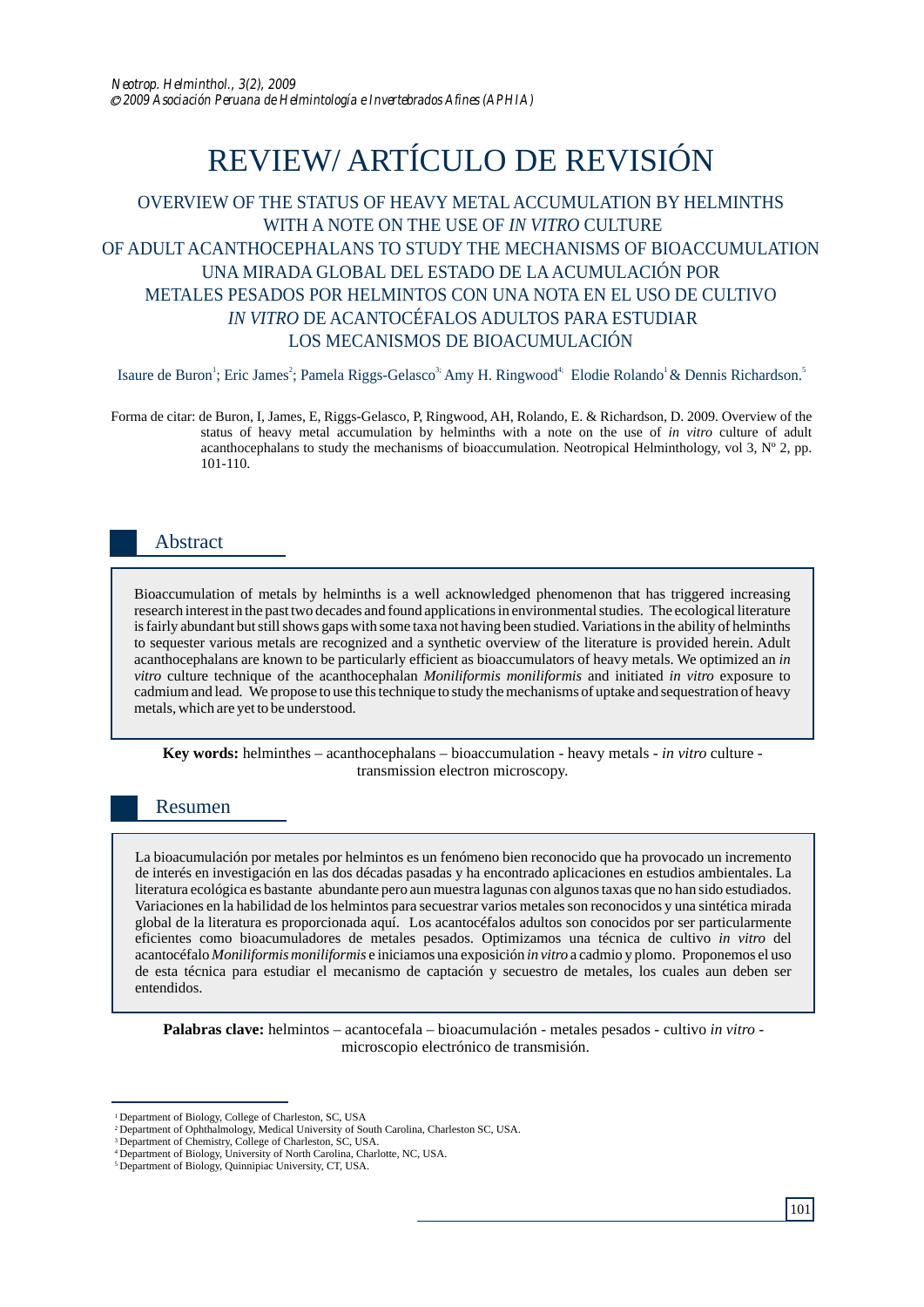### INTRODUCTION

The roles of parasites in ecosystems are multiple although too often neglected by scientists (Moller, 1987; Marcogliese & Cone, 1997; Lafferty *et al*., 2008). For example, the sporadic attempts at understanding the synergistic or antagonistic interactions between parasites and pollutants have (e.g., Pascoe & Cram, 1977; Brown & Pascoe, 1989) in general been ignored by the scientific community for decades. In short, pollution has typically been viewed as an added stress to hosts leading to an increased vulnerability to parasitic diseases (e.g., Zelikoff 1993; Arkoosh *et al*., 1998), or as affecting parasites' biodiversity (e.g., Dusek *et al*., 1998), but the parasites' impact proper has been ignored in evaluating the effects of environmental pollutants on organisms. Slowly, the complexity of the relationship between parasitism and pollution has begun to unravel, showing the necessity to consider parasitism in evaluating environmental stressors (e.g., Moller, 1987; Lafferty & Kuris, 1999; Sures & Siddall, 1999; Schludermann *et al*., 2003; Sures, 2006; Hudson *et al*., 2006) since parasites may in turn influence the hosts' response to pollutants by affecting their hosts physiology and tolerance of stressed conditions (MacKenzie, 1999; Marcogliese, 2002; Sures *et al*., 2002,2003a; Turceková *et al*., 2002; Sures, 2006; Sures & Radszuweit, 2007). Ignoring parasites in assessment of pollution on organisms is now recognized as a potential bias in studies, which may then lead to false conclusions (Moller, 1987; Evans *et al*., 2001). Recently, another aspect of the role of parasites in evaluating environmental pollution has emerged via the recognition of their ability to concentrate inorganic elements (heavy metals in particular) at much higher levels than free-living organisms (e.g., MacKenzie *et al.,* 1995; Sures & Siddal, 1999; Taraschewski, 2000). Heavy metals are known to have a negative impact on organisms and ecosystems (e.g, de Caralt *et al.,* 2002; Cámara *et al*., 2008; Cebrian, 2008), to bioaccumulate via the food web (e.g., Zheng *et al*., 2007; Widmeyer & Bendell-Young, 2008), and to be serious threats to human health (e.g., Di Gioacchino *et al*., 2008; Ekino *et al*., 2007). Hence, there is a continuous search for bioindicators of metal pollution (e.g., Rainbow & Philips, 1993), including helminths, as illustrated by the steep increase in manuscripts over the past two decades reporting studies of host-

parasite models challenged by heavy metal exposure [see reviews by Sures *et al*. (1999) and Sures (2001, 2003, 2004].

## HELMINTHS AS BIOACCUMULATORS OF HEAVY METALS

Pioneering studies on the presence of heavy metals in parasites occurred as early as the late  $19<sup>th</sup>$  century  $(in$  von Brand, 1952) as well as in the mid-late  $20<sup>th</sup>$ century [Ince (1975, 1976) and Greichus & Greichus (1980) worked on an ascarid, Pascoe & Mattey (1977) studied heavy metal effects on a metacestode, Riggs *et al*. (1987) examined an adult cestode, and Brown & Pascoe (1989) cystacanths]. However, Sures *et al*. (1994a-c), Sures & Taraschewski (1995) and Zimmerman *et al.* (1999) may be considered the key-studies that provided the trigger that opened up the modern field of research into this area, which continues to attract the attention of scientists as more and more host-parasite species are being studied. The first models studied by these latter workers were aquatic and involved freshwater fish infected by adult acanthocephalans (*Paratenuis ambiguus, Acanthoc ephalus luc ii,* and *Pomphorhynchus laevis*), larval *A. lucii*, and adult nematodes, *Anguillicolla (Anguillicoloides) crassus*. Adult acanthocephalans were shown to accumulate high levels of lead (Pb) and cadmium (Cd) compared to their hosts' tissues. The breadth of studies has now expanded to brackish and marine fish/parasite systems (e.g., Sures *et al*., 1997a; Bergey *et al*., 2002; Sures & Reimann, 2003; Malek *et al*., 2007), as well as to bird (Barus *et al.*, 2000; Tenora *et al*., 2001, 2002), mammal (Scheef *et al*. 2000; Sures *et al*., 1998, 2002, 2003b, Barus *et al*., 2003) and crustacean systems (Bergey *et al*., 2002). The capability to bioaccumulate various metals has been tested further in acanthocephalans (Galli *et al*., 1998; Sures & Siddall, 1999; Scheef *et al., 2000;*  Sures *et al.,* 2003c*;* Sures & Reimann, 2003, Zimmerman *et al*., 2005), nematodes (e.g., Szefer *et al.*, 1998; Barus *et al*., 2003; Sures *et al*., 1994, 1998; Tenora *et al*., 2000; Barus *et al*., 2007; Genc *et al*. 2008), cestodes (e.g., Sures *et al*., 1997a,c; Barus *et al*. 2000, 2003; Tenora *et al*., 2000, 2001, 2002; Sures *et al*., 2003b; Tekin-Ozan & Kir, 2005; Malek *et al*., 2007; Jirza *et al*., 2008) and digeneans (Sures *et al*., 1998; Ryman *et al.,* 2008). Host's tissues and organs typically tested are muscle, liver, intestine and may also include the gills and gonads of fish and the kidneys in mammals. The level of concentration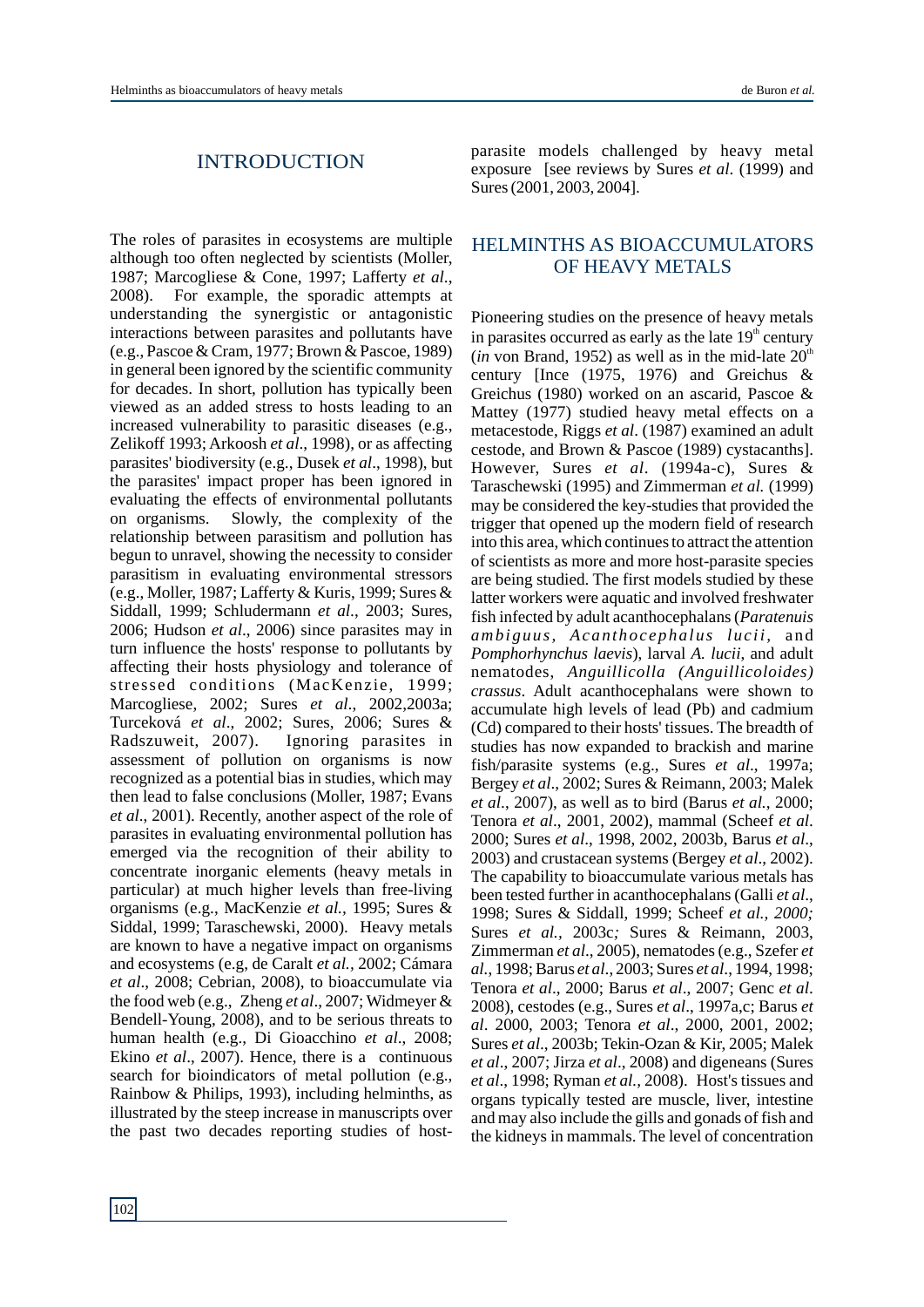of heavy metal varies depending on taxa, with cestodes and acanthocephalans being much more efficient accumulators than digeneans and nematodes. Monogeneans have not been tested. It appears also that helminths of terrestrial mammals are not as effective at heavy metal accumulation as those from fishes and birds (e.g., Barus *et al*., 2003). However, it is necessary to modulate such a general statement, since relatively few studies on even fewer species have been carried out in these hosts and because numerous factors have been detected that affect the ability of the parasites to accumulate metals. Such factors include the nature of the metal itself (e.g., Sures *et al*., 1998), the host's age and motility (*in* Tenora *et al*., 2000), the parasite's age (e.g., Barus *et al*., 2001), stage of development (e.g., Brown & Pascoe, 1977; Sures & Taraschewski, 1995; Siddall & Sures, 1998), sex (*in* Tenora *et al*., 2000), as well as, organs of the parasites examined (Barus *et al*., 2000; Sures *et al*., 2000; Taraschewski, 2000) and the location of the parasites in the host (Sures 1996; Sures & Siddall, 2001, 2003). Significant interspecific (Sures *et al*., 1997a, 1999, 2 0 0 3 b ; B a r u s *e t a l* . , 2 0 0 3 ) a n d intraspecimens/intraspecific (Szefer *et al*., 1998) variations also have been found to occur.

In a nutshell *in vivo* adult acanthocephalans (but not cystacanths), adult digeneans, (but not metacercariae), and both adult cestodes and their plerocercoids, are known to accumulate some heavy metals. Nematodes displayed the most variation in their ability to bioaccumulate heavy metals, with adult philometrids (Tenora *et al*., 2000; Barus *et al*., 2007) and adults and larvae of *Anisakis* (Pascual & Abollo, 2003) being the only ones reported to be efficient accumulators whereas other species displayed no concentration or only little concentration of certain metals and not others (e.g., Szefer *et al*., 1998; Tenora *et al*. 1999; Barus *et al*., 2003; Palikova & Barus, 2003; Genc *et al.,* 2008). Adult acanthocephalans have been found to accumulate Pb, Cd, chromium (Cr), silver (Ag), nickel (Ni), and copper (Cu) (Sures *et al*., 1994a; Sures & Taraschewski, 1995; Galli *et al*., 1998; Sures & Reimann, 2003). In particular, Cd levels were reported to be as high as 400 fold over control levels and Pb levels to be as high as 2,700 fold higher than hosts' tissues (Sures *et al*., 1994c).

Up to a 27,000 fold higher than water exposure concentration has been reported (*in* Taraschewski, 2000). These extremely high concentrations of Cd and Pb make acanthocephalans better bioindicators than even the zebra mussel, *Dreissena polymorpha*,

which is commonly used in monitoring water contamination (Sures *et al*., 1997b, 1999b).

## ACANTHOCEPHALANS AS BIOACCUMULATORS

While acanthocephalans appear to be tolerant of these high concentrations of heavy metals, the uptake process and accumulation in the worms is still unexplained. It is possible that acanthocephalans might have devised an entirely novel mechanism to acquire heavy metals from their surroundings. However, the available observations suggest that uptake may be occurring via mechanisms similar to those described for divalent cation transport in other organisms and that this uptake may result from a lack of discrimination between  $Ca^{2+}$  ions and heavy metal ions by the parasite (Taraschewski, 2000).

Experiments involving activated cystacanths exposed *in vitro* to Pb also showed the potential role of bile salts in enhancing heavy metal uptake (Sures & Siddall, 1999). However the hypothesis that the worms absorb bile-bound heavy metals was challenged by the fact that cadmium-exposed rats infected by acanthocephalans had no decrease in the amount of Cd in their tissues (Scheef *et al*., 2000). These latter authors thus proposed that different metals may have different uptake mechanisms. The acanthocephalans' tolerance to heavy metals indicates that they may detoxify heavy metals, as has been suggested for other organisms (Rainbow & Philips, 1993; Vivjer *et al*., 2004). Where in the worms the metals are sequestered is not known, but it has been suggested, as also for organisms from other phyla, that metals are stored in the form of intracellular granules (Rainbow & Philips, 1993). Although not reported in acanthocephalans, this supports the idea of Tarachewski (2000) that metals may be stored as 'amorphous material' in the worms' tissues.

## IN VITRO CULTURE OF *MONILOFORMIS MONILIFORMIS*

Because the purpose of previous studies of heavy metal intake by adult acanthocephalans was to determine the relative accumulation of heavy metals by the parasite and the host and to identify potential bioindicators, these studies were performed *in vivo*.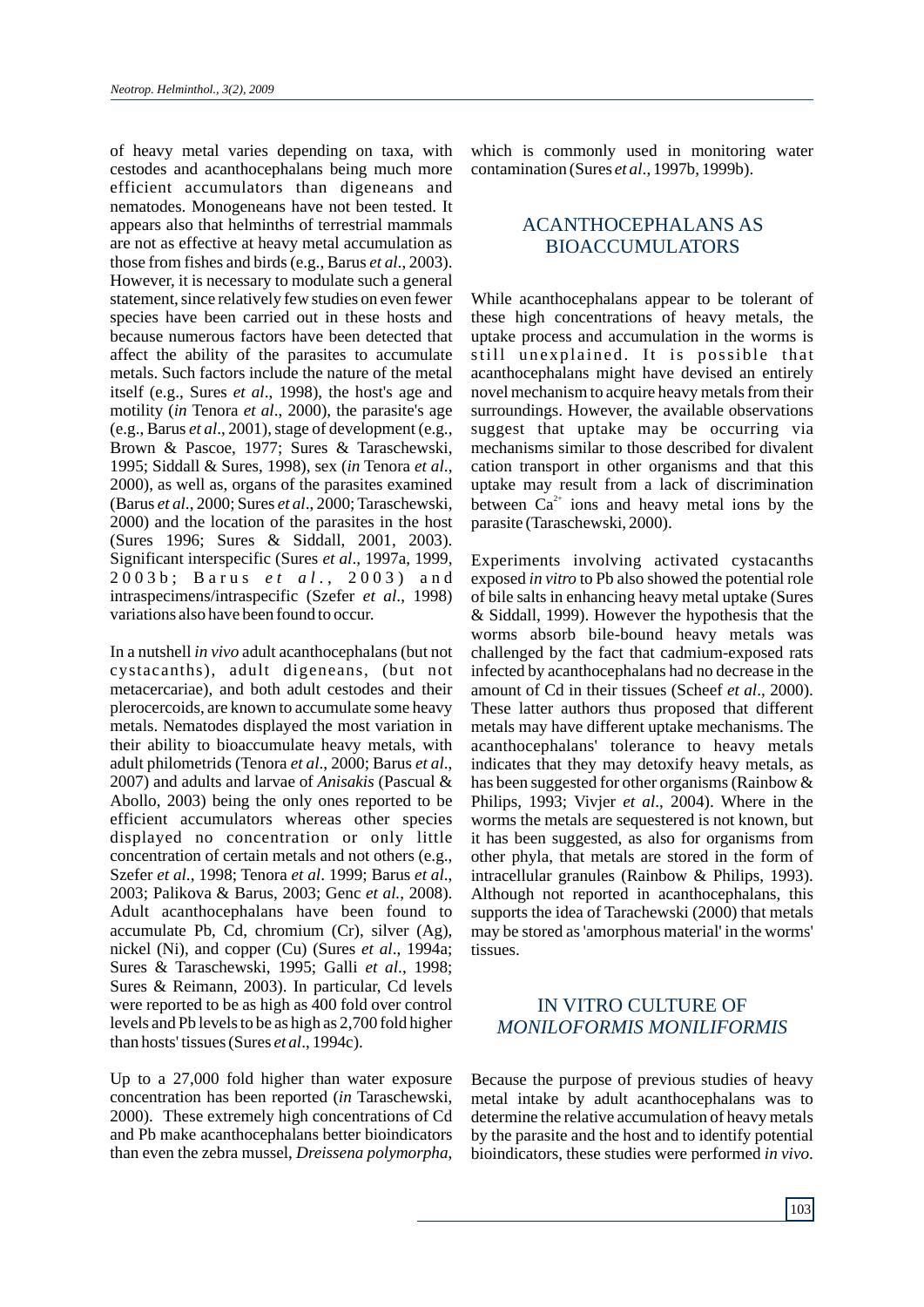Since our interest lies in understanding the mechanisms of accumulation in these parasites we first needed to optimize experimental conditions for rearing acanthocephalans. Therefore, we chose to culture adult acanthocephalans, *Moniliformis moniliformis, in vitro.* Our choice was motivated by the fact that both Cd (Scheef *et al.*, 2000) and Pb (*in* Taraschewski 2000) were reported to concentrate in these worms compared to rat host's tissues, because the life cycle of this species is fairly easy to maintain in the laboratory, and because the large size of these worms yields large amount of tissues and allowed dissection of various organs.

*In vitro* culture of adult acanthocephalans had been performed in the past but has been problematic (see Smyth, 1990). Techniques were either cumbersome (Nicholas & Grigg, 1965) or successful for only a short period of time that would not be long enough for heavy metal exposure (in Crompton & Lassière, 1984; Smyth, 1990; Polzer & Taraschewski, 1994). Optimization of the technique of rat-collected adult *Moniliformis moniliformis* and culture of individual worms was successful for up to 8 days in Krebs Ringer medium enriched with glucose (Sigma) at 37°C, at pH 7.2 and under  $5\%CO_2/95\%N_2$  gas conditions. Culture solution was changed once after 4 days of culture. Trial experiments involved taking six week old worms harvested from rat duodenum that were exposed for 4 or 8 days to lead  $(Pb(NO_2))$ and cadmium (CdCl<sub>2</sub>) (100  $\mu$ g/L, equivalent to 0.3 µM and 0.4 µM, respectively). The concentrations of each heavy metal (mg/g dry weight) after 4 days exposure in culture were quantified using atomic absorption spectrometry (Fig. 1). Preliminary results showed accumulation of both heavy metals, with accumulated Cd levels approximately 100 fold those of Pb. Both metals accumulated to a sufficient degree to detect their presence in whole worms using x-ray absorption spectroscopy (Fig. 2). Given the insensitivity of this technique in general (a solution spectrum requires a minimum concentration of ~300µM metal to observe a signal), the ability to measure this spectrum indicates a substantial accumulation of the heavy metal within the tissue of the worm. Structural studies are underway to determine the *in vivo* coordination and speciation of the heavy metal sequestered in the worms. Comparison of the absorptive surface of control worms taken from rats' intestines, control cultured worms, and heavy metal exposed cultured worms was done using transmission electron microscopy (TEM) and showed that no structural damage occurred in the worms exposed to heavy

metals (Fig. 3). We thus, propose the use of this combination of *in vitro* –TEM techniques to not only quantify heavy metals in individuals but to allow visualization of the form they are being sequestered in as well as their exact location in the various organs of the worms.

#### **CONCLUSIONS**

Identification of the process by which these parasites accumulate heavy metals could find application in new techniques for detection of heavy metals, in bioremediation, and in improved alternative techniques to current methods of heavy metal therapy and detoxification. The ability of helminths to concentrate heavy metals has raised the controversial question of whether it might be beneficial to the vertebrate host to be infected by these worms that appear to act as a heavy metal sanitizer for the host (Sures & Siddall, 1999; Taraschewski, 2000; Malek *et al*., 2007). However fascinating and challenging this hypothesis is, it must be balanced, however, by the idea that bioaccumulation by helminths may be the reflection of a higher ability of the host to clear heavy metals (Szefer *et al.*, 1998). Thus, more studies must be carried out focusing not only on uptake pathways but also upon sequestration mechanisms.

### ACKNOWLEDGMENTS

The authors are grateful to Carol Moskos from the Pathology Department at the Medical University of South Carolina for her technical help with the transmission electron microscopy study.

Funding source: Part of this material is based upon work jointly supported by the National Science Foundation/EPSCoR under grant No. EPS-0132573 and National Institutes of Health/BRIN under grant No. 8-PORR16461A. Both the National Synchrotron Light Source and the Stanford Synchrotron Radiation Laboratory are national Department of Energy facilities; PRG is supported by a grant from the Camille and Henry Dreyfus Foundation and by the National Institutes of Health Grant Number P20 RR-016461 from the National Center for Research Resources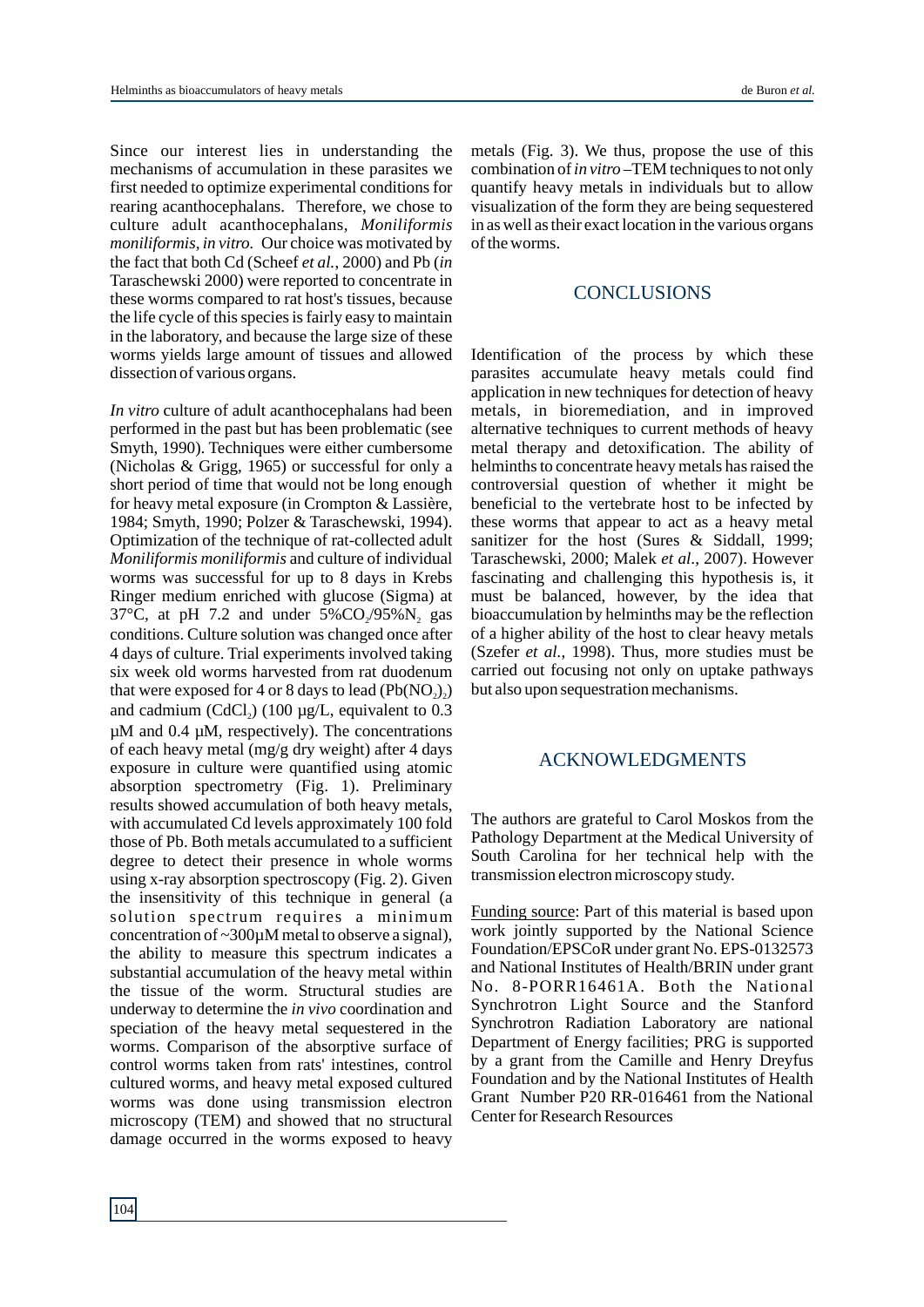

**Figure 1.** Concentrations of heavy metals by 8 days old adult acanthocephalans *Moniliformis moniliformis* cultured *in vitro* four days and quantified using atomic absorption spectrometry. a: lead exposure. b: cadmium exposure.



**Figure 2.** XANES (X-ray Absorption Near-Edge Spectrum) spectrum at the Pb  $L_{\text{III}}$  edge of a whole worm recovered from host and cultured in media containing  $1000\mu$ g.<sup>L.1</sup> of Pb salt. The spectrum was collected on a whole worm that had been rinsed extensively to remove any excess culture media. Data was collected at both the Stanford Synchrotron Radiation Laboratory (SSRL) and the National Synchrotron Light Source (NSLS) at cryogenic temperatures (less than 30K). A solid state Ge-detector was used to monitor the x-ray fluorescence and scans were energy calibrated using a lead foil.



**Figure 3.** Transmission electron micrographs of the absorptive surface of 8 days old adult acanthocephalan *Moniliformis moniliformis*. a: Control worm removed from the intestine of the rat (x 15000). b: *In vitro* cultured worm for four days (x 5000). c: *In vitro* cultured worm for four days exposed to100 µg/Lof lead (x 3000). d: *In vitro* cultured worm for four days exposed to100 µg/Lof cadmium (x 3000).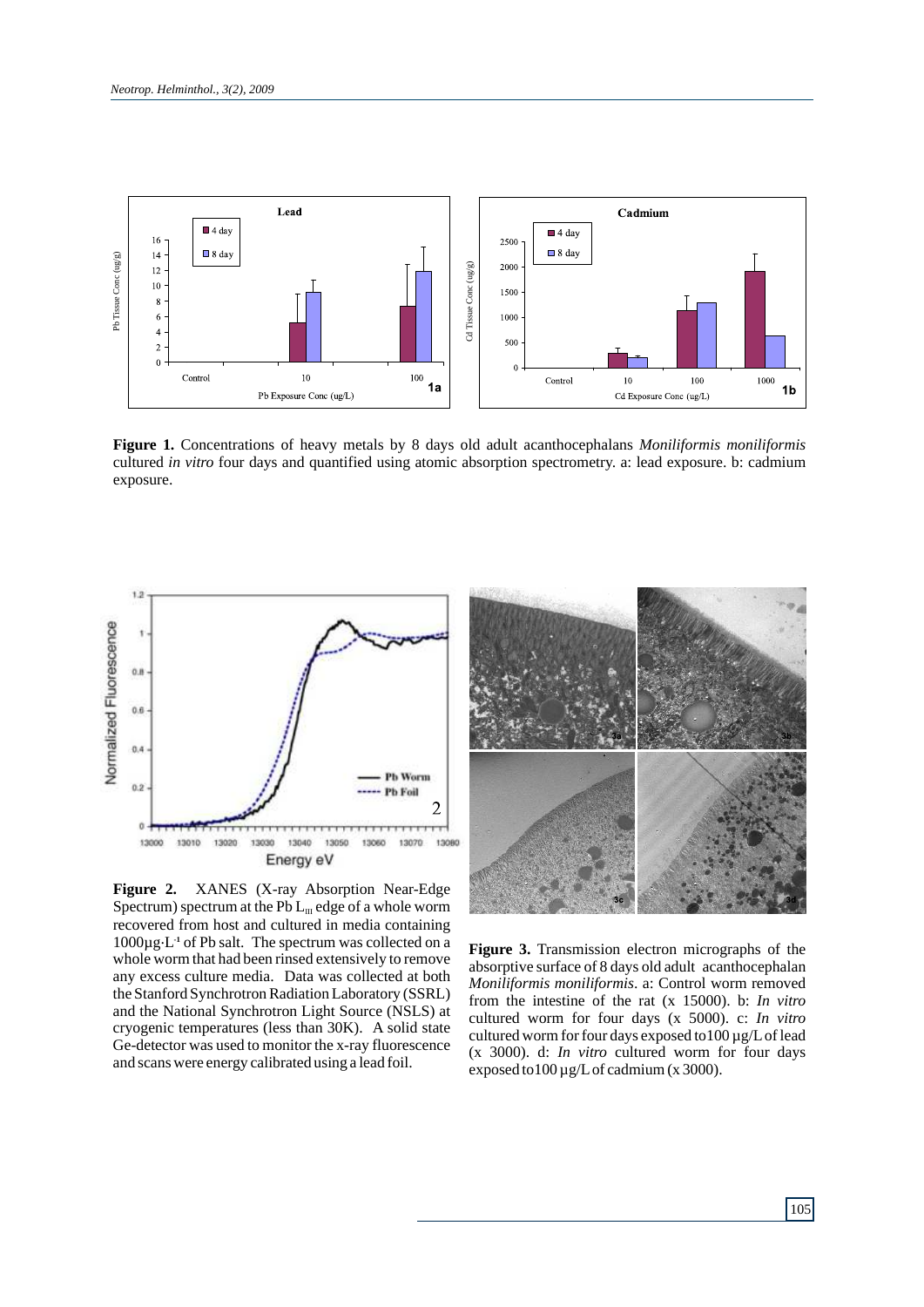### **REFERENCES**

- Aarkoosh, MR, Casillas, E, Clemons, E, Kagley, AN, Olson, R, Reno, P & Stein, JE. 1998. *Effect of pollution on fish diseases: potential impacts on salmonid populations.* Journal of Aquatic Animal Health, vol. 10, pp. 182-190.
- Barus, V, Tenora, F & Kracmar, S. 2000. *Heavy metal (Pb, Cd) concentrations in adult tapeworms (Cestoda) parasitizing birds (Aves).* Helminthologia, vol. 37, pp.131-136.
- Barus, V, Tenora, F & Sumbera, R. 2003. *Relative concentrations of four heavy metals in the parasites* Protospirura muricola *(Nematoda) and* Inermicapsifer arvicanthidis*(Cestoda) in their definitive host silvery mole-rat (*Heliophobius argenteocinereus*: Rodentia).* Helminthologia, vol. 40, pp. 227-232.
- Barus, V, Jarkovský, J & Prokes, M. 2007. Philometra ovata (Nematoda: *Philometroidea): a potential sentinel species of heavy metal accumulation.* Parasitology Research, vol. 100, pp. 929-933.
- Barus, V, Tenora, F, Kracmar, S & Prokes M. 2001. *Accumulation of heavy metals in the* Ligula intestinalis *plerocercoids (Pseudophyllidea) of different age*. Helminthologia, vol. 38, pp. 29-33.
- Bergey L, Weis JS & Weis, P. 2002. *Mercury uptake by the estuarine species* Palaemonetes pugio *and* Fundulus heteroclitus *compared with their parasites*, Probopyrus pandalicola *and* Eustrongylides *sp*. Marine Pollution Bulletin, vol. 44, pp. 1046-1050.
- Brand, T von. 1952. *Chemical physiology of endoparasitic animals*. Academic Press, New York.
- Brown, AF & Pascoe, D. 1977. *Parasitism and host sensitivity to cadmium: an acanthocephalan infection of the freshwater amphipod* Gammarus pulex. Journal of Applied Ecology, vol. 26, pp. 473-487.
- Cámara Pellissó, S, Muñoz, MJ, Carballo, M & Sánchez-Vizcaino, JM. 2008. *Determination of the immunotoxic potential of heavy metals on the functional activity of bottlenose dolphin leukocytes in vitro.* Veterinary Immunology and Immunopathology, vol. 121, pp. 189-198.
- Cebrian, E. 2008. *Ecotoxicology of heavy metals in marine sponges: different and contrasting effects of heavy metals on different biological*

*levels*. *In* AP Svensson, (ed.). *Aquatic Toxicology Research Focus*. Nova Science Publishers, Inc. New York.

- *Acanthocephala*. *In*AER Taylor & JR Baker (eds.). In vitro *methods for parasite cultivation*. Academic Press New York. Crompton, DWT & Lassière, OL. 1984.
- *Contrasting biological*  MJ & Turon, X. 2002. *traits of* Clavelina lepadiformis *(Ascidiacea) populations from inside and outside harbours in the western Mediterranean*. Marine Ecology Progress Series, vol. 244, pp. 125-137. De Caralt, S, López-Legentil, S, Tarjuelo, I, Uriz,
- Costantini, R. 2008. Autophagy of *hematopoietic stem/progenitor cells exposed to heavy metals: Biological implications ad toxicological relevance*. Autophagy, vol., 4, pp. 537-539. Di Gioacchino, M, Petrarca, C, Perrone, A, Martino, S, Esposito, D, Lotti, LV & Mariani-
- *Biodiversity of parasites in a freshwater environment with respect to pollution: metazoan parasites of chub (*Leuciscus cephalus *L.) as a model for statistical evaluation.* International Journal for Parasitology, vol. 28; pp. 1555-1571. Dusek, L, Gelnar, M & Sebelova, S. 1998.
- *Minamata disease* Kitamura, T. 2007. *revisited: An update on the acute and chronic manifestations of methyl mercury poisoning.* Journal of the Neurological Sciences, vol. 262, pp. 131-144. Ekino, S. Susa, M, Ninomya, T, Imamura, K &
- Evans, DW, Irwin, SWB & Fitzpatrick S. 2001. The *effect of digeneans (Platyhelminthes) infections on heavy metal concentrations in* Littorina littorea. Journal of the Marine Biological Association of the UK, vol.81, pp. 349-350.
- *Heavy metals concentrations in acanthocephalans parasites compared to their fish host*. Chemosphere, vol. 37, pp. 2983-2988. Galli, P, Crosa, G, Occhipinti Ambrogi, A. 1998.
- *Element concentrations*  Altunhan, C. 2008. *in the swimbaldder parasite* Anguillicola crassus *(Nematoda) and its host the European eel,* Anguilla anguilla *from Asi River (Hatay-Turkey).* Environmental Monitoring and Assessment, vol. 141, pp. 59- 65. Genc, E, Sangun, MK, Dural, M, Can MF,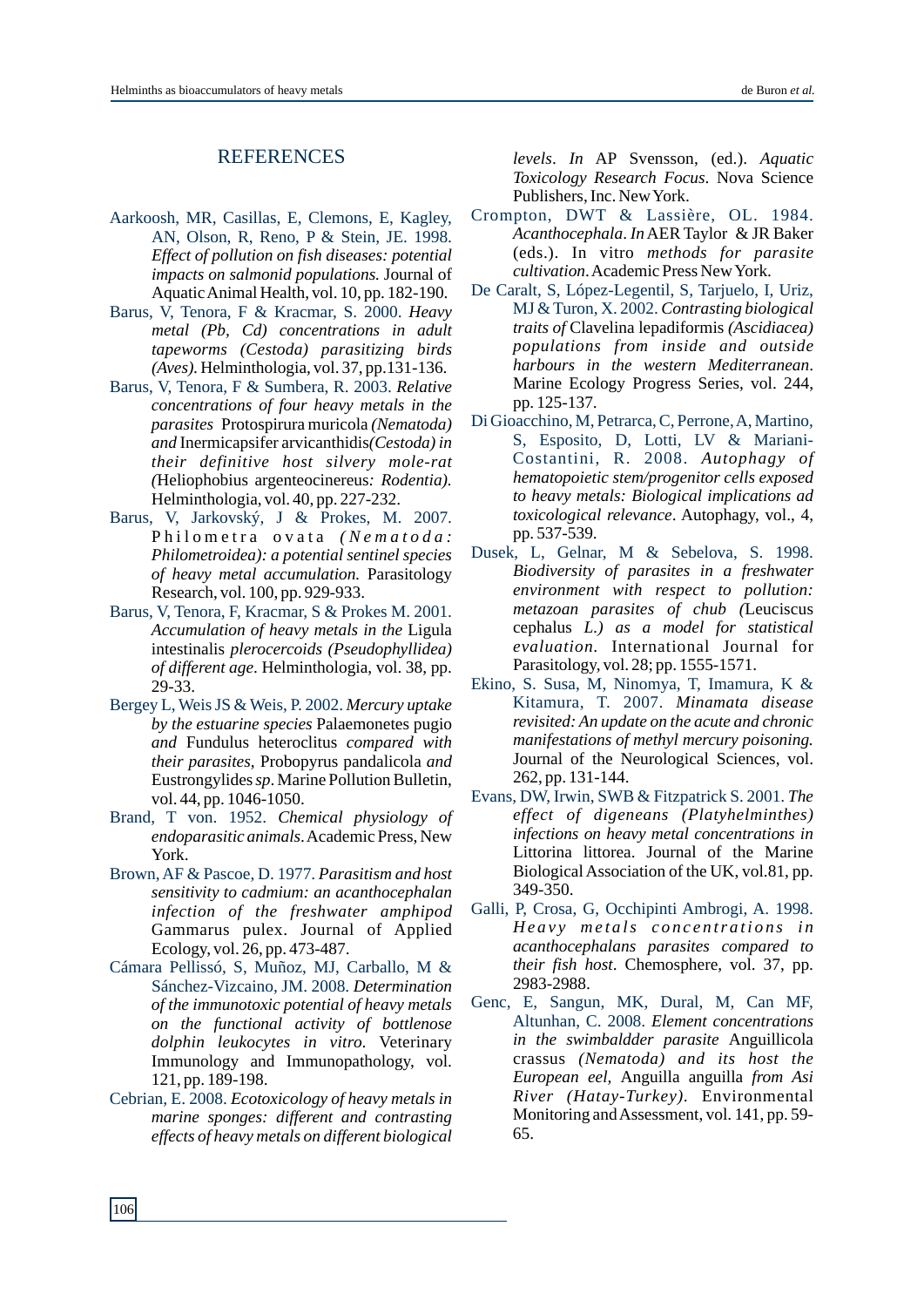- Hudson, PJ, Dobson, AP & Lafferty, KD. 2006. *Is a healthy ecosystem one that is rich in parasites?* Trends in Ecology and Evolution, vol. 21, pp. 381-385.
- Greichus, A & GreichusYA. 1980. *Identification and quantification of some elements in the hog roundworm,* Ascaris lumbricoides sum, *and certain tissues of its host*. International Journal for Parasitology, vol. 10, pp. 89-91.
- Jirsa F, Leodolter-Dvorak, M, Krachler, R & Frank C. 2008. *Heavy metal in the nase*, Chondrostoma nasus *(L. 1758), and its intestinal parasite* Caryophyllaeus laticeps *(Pallas 1781) from Austrian rivers: Bioindicative aspects.* Archives of Environmental Contamination and Toxicology, vol. 55, pp. 619-626.
- Ince, AJ. 1975. *The use of real time procedure in the semiautomatic analysis of* Ascaris lumbricoides *var*. suis. International Journal of Applied Radiation and Isotopes, vol. 26, pp. 220-222.
- Ince, AJ. 1976. *Some elements and their relationships in* Ascaris sum. International Journal for Parasitology, vol. 6, pp. 127-128.
- Lafferty, KD & Kuris, AM. 1999. *How environmental stress affects the impacts of parasites.* Limnology and Oceanography vol. 44, pp. 925-931.
- Lafferty, KD, Allesina, S, Arim, M, Briggs, CJ, de Leo, G, Dobson, AP, Dunne, JA, Johnson, PTJ, Kuris, AM, Marcogliese, DJ, Martinez, ND, Memmott, J, Marquet, PA, McLaughlin, JP, Mordecai, EA, Pascual, M, Poulin, R & Thieltges, DW. 2008. *Parasites in food webs: the ultimate missing links*. Ecology Letters, vol. 11, pp. 533-546.
- MacKenzie, K. 1999. *Parasites as pollution indicators in marine ecosystems: a proposed early warning system.* Marine Pollution Bulletin, vol. 38, pp. 955-959.
- MacKenzie, K, Williams, HH, Williams, B, McVicar, AH & Siddall, R 1995. *Parasites as indicators of water quality and the potential u s e o f h e lmi n t h tr a n smissi o n i n marinepollution studies.* Advances in Parasitology vol. 35, pp. 85-144.
- Marcogliese, DJ. 2002. *Food web and the transmission of parsites to marine fish*. Parasitology, vol. 124, pp. S83-S99.
- Marcogliese DJ & Cone DK. 1997. *Food webs: a plea for parasites*. Trends in Ecology and Evolution, vol. 12, pp. 389-399.
- Malek, M, Haseli, M, Mobedi, I, Ganjali, MR & MacKenzie, K. 2007. *Parasites as heavy metal bioindicators in the shark* Carcharhinus dussumieri *from the Persian Gulf*. Parasitology, vol. 134, pp. 1053-1056.
- Moller H. 1987. *Pollution and parasitism in the aquatic environment*. International Journal for Parasitology, vol. 17, pp. 353-361.
- Nicholas, WL& Grigg, H. 1965. *The* in vitro *culture of* Moniliformis dubius *(Acanthocephala).* Experimental Parasitology, vol. 16, pp. 332- 340.
- Paliková, M & Barus, V. 2003. *Mercury content in*  Anguilla crassus *(Nematoda) and its host*  Anguilla Anguilla*.* Acta Veterinaria Brno, vol. 72, pp. 289-294.
- Pascoe, D & Cram, P. 1977. *The effect of parasitism on the toxicity of cadmium to the tree-spined stickleback,* Gasterosteus aculeatus *L.* Journal of Fish Biology, vol. 10, pp. 467-472.
- Pascoe, D & Mattey, DL. 1977. *Studies on the toxicity of cadmium to the three-spined stickleback* Gasterosteus aculeatus L. Journal of Fish Biology, vol. 11, pp. 207-215.
- Pascual, S & Abollo, E. 2003. *Accumulation of heavy metals in the whale worm Anisakis*  simplex s.l *(Nematoda: Anisakidae)*. Journal of Marine Biology Association UK vol. 83, pp. 905-906.
- Polzer M & Taraschewski, H. 1994. *Proteolytic enzymes of* Pomphorhynchus laevis *and in three other acanthocephalans*. Journal of Parasitology, vol. 80, pp. 45-49.
- Rainbow, PS & Philips, DJH. 1993. *Cosmopolitan bio-monitors of trace metals*. Marine Pollution Bulletin, vol. 26, pp. 593–601.
- Riggs, MR, Lemly AD & Esch, G. 1987. *The growth, biomass, and fecundity of* Bothriocephalus acheilognathi *in North Carolina cooling reservoir*. Journal of Parasitology, vol. 73. pp. 893-900.
- Ryman, JE, Van Walleghem, JLA& Blanchfield PJ. 2008. *Methylmercury levels in a parasite*  (Apophallus brevis *metacercariae*) *and its host, yellow perch (*Perca flavescens*).* Aquatic Ecology, vol. 42, pp. 495-501.
- Scheef, G, Sures, B & Taraschewski, H. 2000. *Cadmium accumulation in* Moniliformis *moniliformis (Acanthocephala) from experimentally infected rats.* Parasitology Research, vol. 86, pp. 688-691.
- Schludermann, C, Konecny, R, Laimgruber, S, Lewis, JW, Schiemer, F, Chovanec, A. &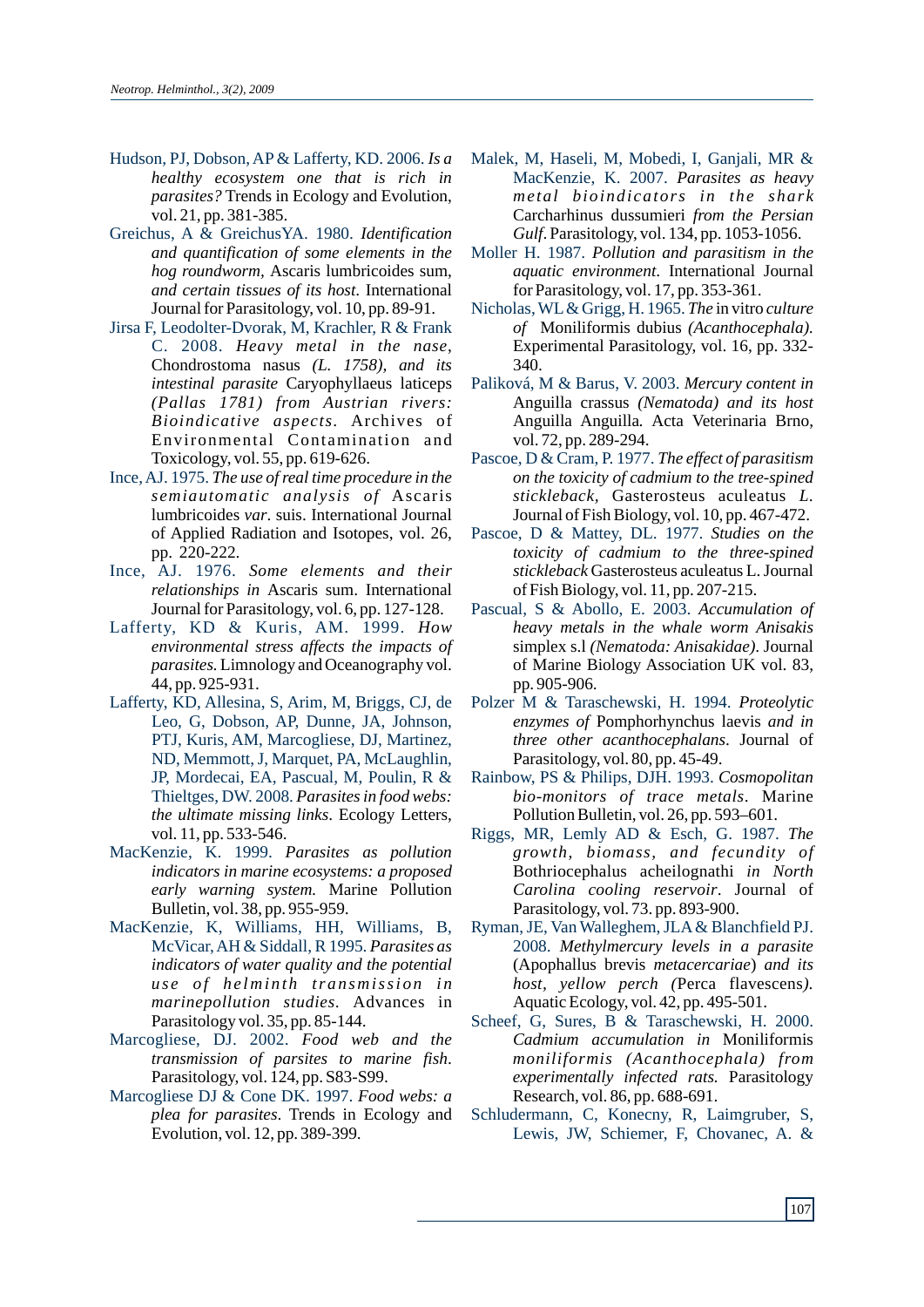Sures, B. 2003. *Fish macroparasites as indicators of heavy metal pollution in river sites in Austria.* Parasitology, vol. 123, pp. S61-S69.

- Siddall, R & Sures, B. 1998. *Uptake of lead by Pomphorhynchus laevis cystacanths in* Gammarus pulex *and immature worms in chub* (Leuciscus cephalus). Parasitology Research, vol. 84, pp. 573-577.
- Smyth, JD. 1990. *Acanthocephala*. In (JD Smyth, ed.). *In vitro* cultivation of parasitic helminths. CRC Press, Boca Raton.
- Sures, B. 2001. *The use of fish parasites as bioindicators of heavy metals in aquatic systems: a review*. Aquatic Ecology, vol. 35, pp. 245-255.
- Sures, B. 2003. *Accumulation of heavy metals by intestinal helminthes in fish: an overview and perspective*. Parasitology, vol. 126, pp. 53- 60.
- Sures, B. 2004. *Environmental parasitology: relevancy of parasites in monitoring environmental pollution.* Trends in Parasitology, vol. 20, pp. 170-177.
- Sures, B. 2006. *How parasitism and pollution affect the physiological homeostasis of aquatic hosts.* Journal of Helminthology, vol. 80, pp. 151-157.
- Sures, B & Radszuweit, H. 2007. *Pollution-induced heat shock protein expression in the amphipod* Gammarus roeseli *is affected by l a r v a e o f* P o l ymo r p h u s mi n u t u s *( A c a n t h o c e p h a l a ) .* J o u r n a l o f Helminthology, vol. 81, pp. 191-197.
- Sures, B & Reimann, N. 2003. *Analysis of trace metals in the Antarctic host-parasite system*  Notothenia coriiceps *and* Aspersentis megarhynchus *(Acanthocephala) caught at King George Island, South Shetland Islands*. Polar Biology, vol. 26, pp. 680-686.
- Sures, B & Siddall, R. 1999. Pomphorhynchus laevis: *the intestinal acanthocephalan as a lead sink for its fish host, chub (*Leuciscus cephalus*)*. Experimental Parasitology, vol. 93, pp. 66-72.
- Sures, B & Siddall, R. 2001. *Comparison between lead accumulation of* Pomphorhynchus laevis*(Palaeacanthocephala) in the intestine of chub (*Leuciscus cephalus*) and in the body cavity of goldfish (*Carassius auratus auratus*)*. International Journal for Parasitology, vol. 31, pp. 669-673.
- Sures, B & Siddall, R. 2003. Pomphorhynchus

laevis*(Palaeacanthocephala) in the intestine of chub (*Leuciscus cephalus*)as an indicator of metal pollution.* International Journal for Parasitology, vol. 33, pp. 65-70.

- Sures, B & Taraschewski, H. 1995. Cadmium *c o n c e n t r a t i o n s i n t w o a d u l t acanthocephalans,* Pomphorhynchus laevis *and* Acanthocephalus lucii*, as compared with their fish hosts and cadmium and lead levels in larvae of* A. lucii *as compared with their crustacean host.* Parasitology Research vol. 81, pp. 494-497.
- *Lead accumulation in* Pomphorhynchus laevis *and its host*. Journal of Parasitology, vol. 80, pp. 355-357. Sures, B, Taraschewski, H & Jackwerth. 1994a.
- *Comparative study of lead accumulation in different organs of perch (*Perca fluviatilis*) and its intestinal parasite,* Acanthocephalus lucii. Bulletin of Environmental Contamination and Toxicology, vol. 52, pp. 269-273. Sures, B, Taraschewski, H & Jackwerth. 1994b.
- *Lead content of* Paratenuis ambiguus *(Acanthocephala),* Anguillicola crassus *(Nematodes) and their host* Anguilla anguilla*.* Diseases of Aquatic Organisms, vol. 19, pp. 105-107. Sures, B, Taraschewski, H & Jackwerth. 1994c.
- *Lead and cadmium content of two cestodes,*  M o n o b o t h r i u m w a g n e r i *a n d* Bothriocephalus scorpii*, and their fish hosts.*  Parasitology Research, vol. 83, pp. 618-623. Sures, B, Taraschewski, H & Rokicki, J. 1997a.
- *Intestinal fish parasites as heavy metal bioindicators: a comparison between* A c a n t h o c e p h a l u s l u c i i *(Palaeacanthocephala) and the Zebra mussel,* Dreissena polymorpha. Bulletin of Environment Contamination and Toxicology, vol. 59 pp. 14-21. Sures, B, Taraschewski, H & Rydlo, M, 1997b.
- *Heavy metal concentrations in adult acanthocephalans and cestodes compared to their fish hosts and to established free-living bioindicators.* Parassitologia, vol. 39, pp. 213-218. Sures, B, Taraschewski, H & Siddall, R. 1997c.
- *Relative concentrations of heavy metals in the parasites* Ascaris sum *(Nematoda) and*  Fasciola hepatica *(Digenea) and their respective porcine and bovine definitive*  Sures, B, Jurges, G & Taraschewski, H. 1998.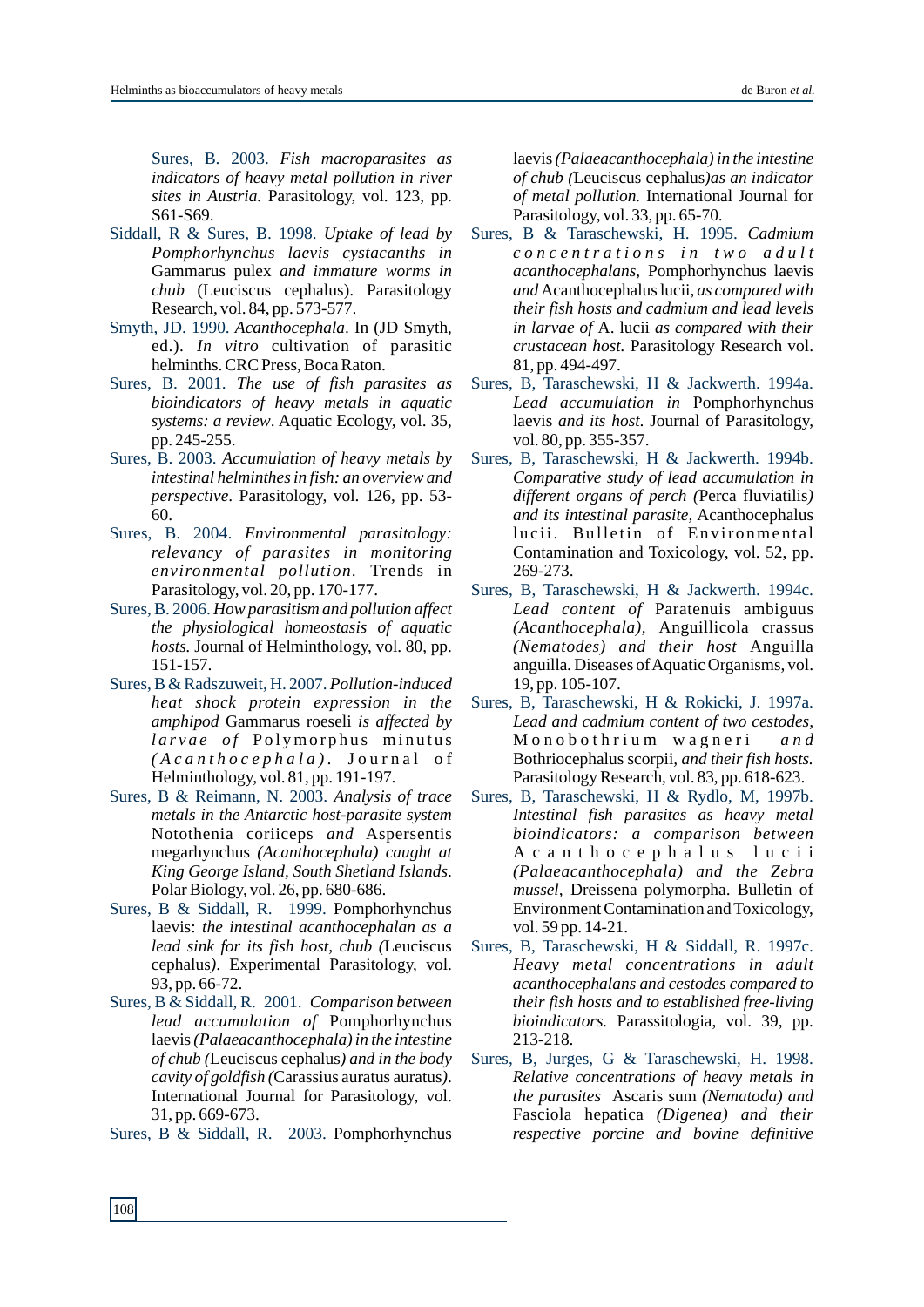*hosts.* International Journal for Parasitology, vol. 28, pp. 1173-1178.

- *Parasites as accumulation indicators of heavy metal pollution*. Parasitology Today, vol. 15, pp. 16-21. Sures, B, Siddall, R & Taraschewski, H. 1999.
- *Interaction between*  Taraschewski, H. 2002. *cadmium exposure and infection with the i n t e sti n a l p a r a sit e* Mo n ilif o rmis moniliformis *(Acanthocephala) on the stress hormone levels in rats*. Environmental Pollution, vol. 119, pp. 333-340. Sures, B, Scheef, G, Klar, B, Kloas, W &
- *The*  Sures, B, Dezfuli, BS & Krug, HF. 2003a. *intestinal parasite* Pomphorhynchus laevis *(Acanthocephala) interferes with the uptake and accumulation of lead (210Pb) in its fish host chub* (Leuciscus cephalus). International Journal for Parasitology, vol. 33, pp. 1617- 1622.
- *Lead concentrations in* H. 2003b. Hymenolepis diminuta *and* Taenia *taeniaformis larvae compared to their rat hosts (*Rattus norvegicus*)sampled from he city of Cairo, Egypt. Parasitology*, vol. 127, pp. 483-487. Sures, B, Scheible, T, Bashtar, AR & Taraschewski,
- *Taraschewski, H. 2003c. The acanthocephalan* Paratenuisentis *ambiguus as a sensitive indicator of the precious metals Pt and Rh emitted from automobile catalytic converters*. Environmental Pollution, vol.122, pp. 401-405. Sures, B, Zimmerman, S, Stuben, C &
- *Bioaccumulation of* Malinga, M. 1998. *selected trace elements in lung nematodes,*  Pseudalius inflexus*, of harbor porpoise (*Phocoena phocoena) *in a Polish zone of the Baltic Sea*. The Science of the Total Environment, vol. 220, pp. 19-24. Szefer, P, Rokicki, J, Frelek, K, Skora, K &
- *Host-parasite interactions*  Taraschewski, H. 2000. *in Acanthocephala: a morphological approach*. *Advances in Parasitology*, vol. 46, pp. 1-179.
- *Comparative study on*  Tekin-Ozan, S & Kir, I. 2005. *the accumulation of heavy metals in different organs of tench (*Tinca tinca *L. 1758) and plerocercoids of its endoparasite* Ligula intestinalis*.* Parasitology Research, vol. 97, pp. 156-159.
- *Next*  Tenora, F, Barus, V & Prokes M. 2002. *remarks to the knowledge of heavy metal*

*concentrations in gravid tapeworm species parasitizing aquatic birds*. Helminthologia, vol. 39, pp. 143-148.

- *Heavy metal concentrations in* 2001. *tapeworms* Diploposthe laevis *and* Microsomacanthus compressa *parasitizing aquatic birds*. Helminthologia, vol. 38, pp. 63-66. Tenora, F, Kracmar, S, Prokes, M, Barus & Sitko, J.
- *Concentrations of some heavy metals*  2000. *in Ligula intestinalis plerocercoids (Cestoda) and* Philometra ovata *(Nematoda) compared t o t h e ir h o sts ( O st e i c h t h e y e s)*. Helminthologia, vol. 37, pp. 15-18. Tenora, F, Barus, V, Kracmar, S & Dvoracek, J.
- *Parallel analysis of some*  Srnkova J. 1999. *heavy metals concentrations in the* Anguillicola crassus *(Nematoda) and the Eu ro p e a n e e l An g u ill a An g u ill a (Osteichthyes)*. Helminthologia, vol. 36, pp. 79-81. Tenora, F, Barus, V, Kracmar, S, Dvoracek, J &
- *Concentration of heavy metals in perch*  2002. *and its endoparasites in the polluted water r e s e r v o ir i n E a st e r n S l o v a k i a* . Helminthologia, vol. 39, pp. 23-28. Turceková, L, Hanzelová, V & Spakulová, M.
- Internal metal sequestration and its ecotoxicological relevance: a review. Environmental science & Technology, vol. 18, pp. 4705-4712. Vijver MG, Van Gestel, CAM, Lanno, RP, Van Straalen, NM & Peijnenburg, WJGM. 2004.
- Widmeyer, JR & Bendell-Young, LI. 2008. Heavy *metal levels in suspended sediments,* Crassostrea gigas*, and the risk to humans.* Archives of Environmental Contamination and Toxicology, vol. 55, pp. 442-450.
- *Metal pollution-induced* Zelikoff, JT. 1993. *immunomodulation in fish*. Annual Review of Fish Diseases, vol. 3, pp. 305-325.
- *Population health risk due*  & Zhang S. 2007. *to dietery intake of heavy metals in the industrial area of Huludao city, China.* Science of the Total Environment, vol. 387, pp. 96-104. Zheng, N, Wang, Q, Zhang, X, Zheng, D, zhang, Z
- *Experimental studies on lead* 1999. *a c c umu l a ti o n i n t h e e e l-s p e c ifi c endoparasites* Anguillicola crassus *(Nematoda) and* Paratenuisentis ambiguous *(Acanthocephala) as compared with their*  Zimmermann, S, Sures, B & Taraschewski, H.